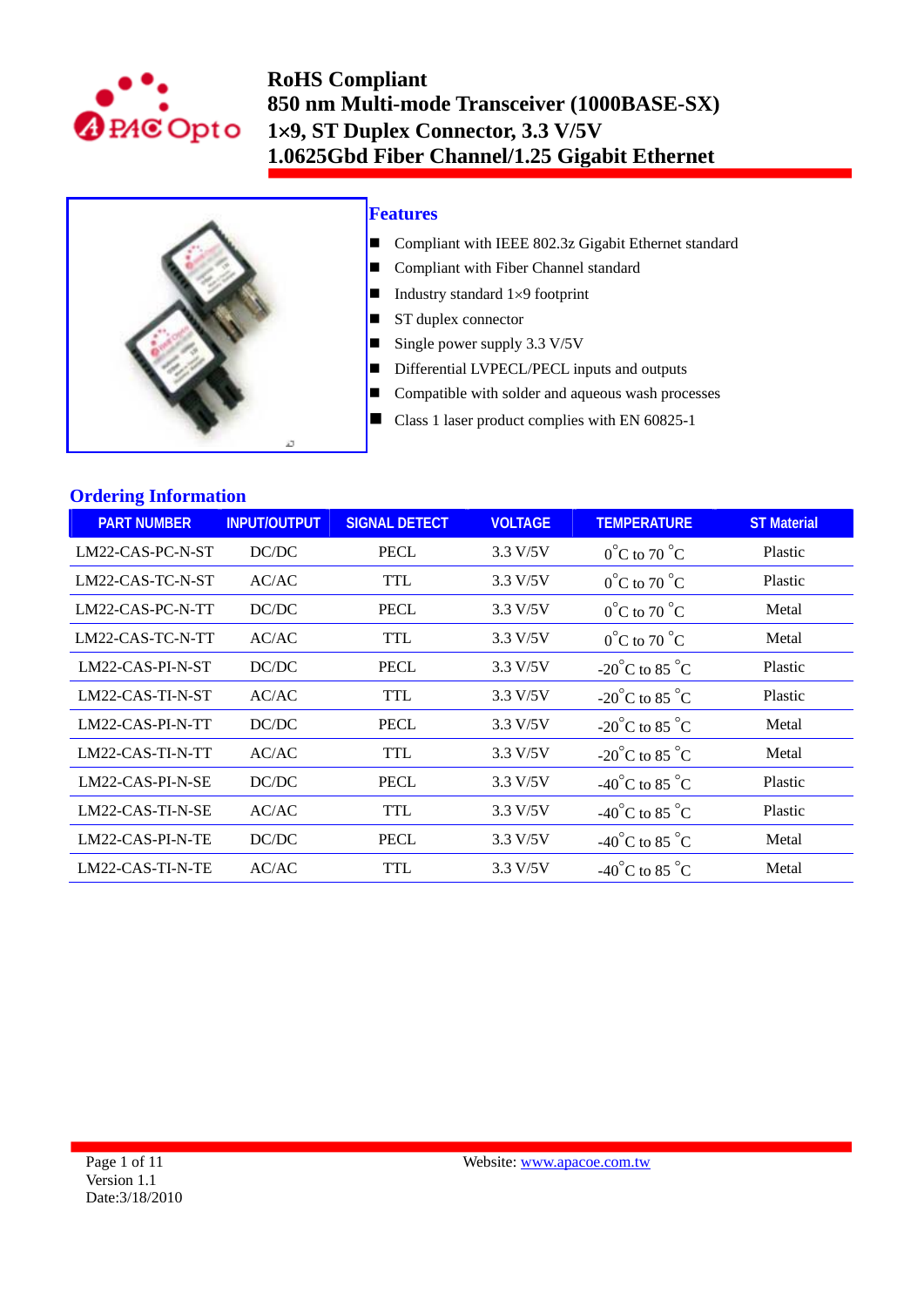

### **Absolute Maximum Ratings**

| <b>PARAMETER</b>             | <b>SYMBOL</b> | <b>MIN</b> | <b>MAX</b> | <b>UNITS</b>          | <b>NOTE</b>         |
|------------------------------|---------------|------------|------------|-----------------------|---------------------|
| <b>Storage Temperature</b>   | $T_S$         | $-40$      | 85         | $\circ$<br>$\sqrt{ }$ |                     |
| <b>Supply Voltage</b>        | <i>Vcc</i>    | $-0.5$     | 6.0        |                       |                     |
| <b>Input Voltage</b>         | $V_{I\!N}$    | $-0.5$     | Vcc        |                       |                     |
| <b>Soldering Temperature</b> | $T_{SOLD}$    | $---$      | 260        | $^{\circ}$ C          | 10 seconds on leads |

## **Operating Environment**

| <b>PARAMETER</b>                     | <b>SYMBOL</b>  | <b>MIN</b> | <b>MAX</b> | <b>UNITS</b> | <b>NOTE</b> |
|--------------------------------------|----------------|------------|------------|--------------|-------------|
| <b>Ambient Operating Temperature</b> |                |            | 70         |              |             |
|                                      | T<br>$I_{AMB}$ | $-20$      | 85         | $\circ$      |             |
|                                      |                | $-40$      | 85         |              |             |
| <b>Supply Voltage</b>                | Vcc            | 3.1        | 5.25       |              |             |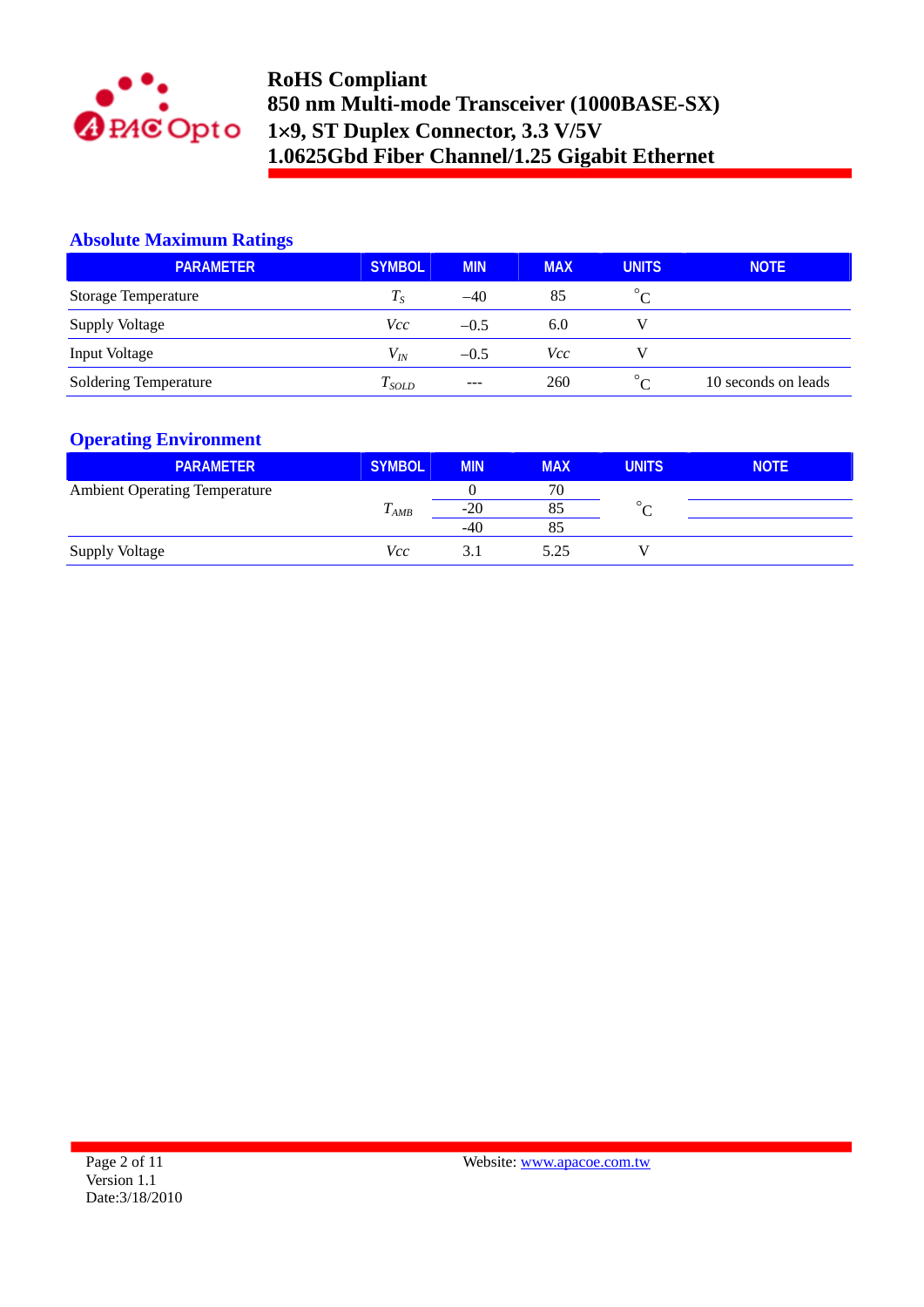

## **Transmitter Electro-optical Characteristics**

## $V_{cc}$  = 3.1 V to 5.25 V<sub>r</sub><sub>A</sub> = 0<sup>o</sup><sub>C</sub> to 70<sup>o</sup><sub>C</sub> (-20<sup>o</sup><sub>C</sub> to 85<sup>o</sup><sub>C</sub>) (-40<sup>o</sup><sub>C</sub> to 85<sup>o</sup>C)

| $\mathcal{L}(\mathcal{L} - \mathcal{L}(\mathcal{L}))$ with $\mathcal{L}(\mathcal{L})$ is $\mathcal{L}(\mathcal{L})$ . The contract of $\mathcal{L}(\mathcal{L})$ is the contract of $\mathcal{L}(\mathcal{L})$ |                     |            |      |                           |              |             |
|----------------------------------------------------------------------------------------------------------------------------------------------------------------------------------------------------------------|---------------------|------------|------|---------------------------|--------------|-------------|
| <b>PARAMETER</b>                                                                                                                                                                                               | <b>SYMBOL</b>       | <b>MIN</b> | TYP. | <b>MAX</b>                | <b>UNITS</b> | <b>NOTE</b> |
| <b>Output Optical Power</b>                                                                                                                                                                                    | Pout                | $-9.5$     |      | $-4$                      | dBm          | Average     |
| 62.5/125 $\mu$ m, fiber                                                                                                                                                                                        |                     |            |      |                           |              |             |
| <b>Output Optical Power</b>                                                                                                                                                                                    | Pout                | $-9.5$     | ---  | $-4$                      | dBm          | Average     |
| 50/125 $\mu$ m, fiber                                                                                                                                                                                          |                     |            |      |                           |              |             |
| <b>Extinction Ratio</b>                                                                                                                                                                                        | ER                  | 9          | ---  |                           | dB           |             |
| Center Wavelength                                                                                                                                                                                              | $\lambda_C$         | 830        | 850  | 860                       | nm           |             |
| Spectral Width (RMS)                                                                                                                                                                                           | $\Delta \lambda$    |            |      | 0.85                      | nm           |             |
| Rise/Fall Time $(20-80%)$                                                                                                                                                                                      | $T_{r,f}$           |            |      | 260                       | ps           |             |
| <b>Relative Intensity Noise</b>                                                                                                                                                                                | <b>RIN</b>          | ---        | ---  | $-117$                    | dB/Hz        |             |
| <b>Total Jitter</b>                                                                                                                                                                                            | ТJ                  |            | ---  | 227                       | ps           |             |
| Output Eye                                                                                                                                                                                                     |                     |            |      | Compliant with IEEE802.3z |              |             |
| Power Supply Current                                                                                                                                                                                           | $I_{CC}$            |            |      | 120                       | mA           | Note 1      |
| Transmitter Data Input Voltage-High                                                                                                                                                                            | $V_{IH}-V_{CC}$     | $-1.1$     |      | $-0.74$                   | V            | Note 2      |
| Transmitter Data Input Voltage-Low                                                                                                                                                                             | $V_{IL}$ – $V_{CC}$ | $-2.0$     |      | $-1.58$                   | V            | Note 2      |
| Transmitter Data Input Differential<br>Voltage                                                                                                                                                                 | $V_{\mathit{DIFF}}$ | 0.3        |      | 1.6                       | V            | Note 2      |

Note 1: Not including the terminations.

Note 2: These inputs are compatible with 10K, 10KH and 100K ECL and PECL input.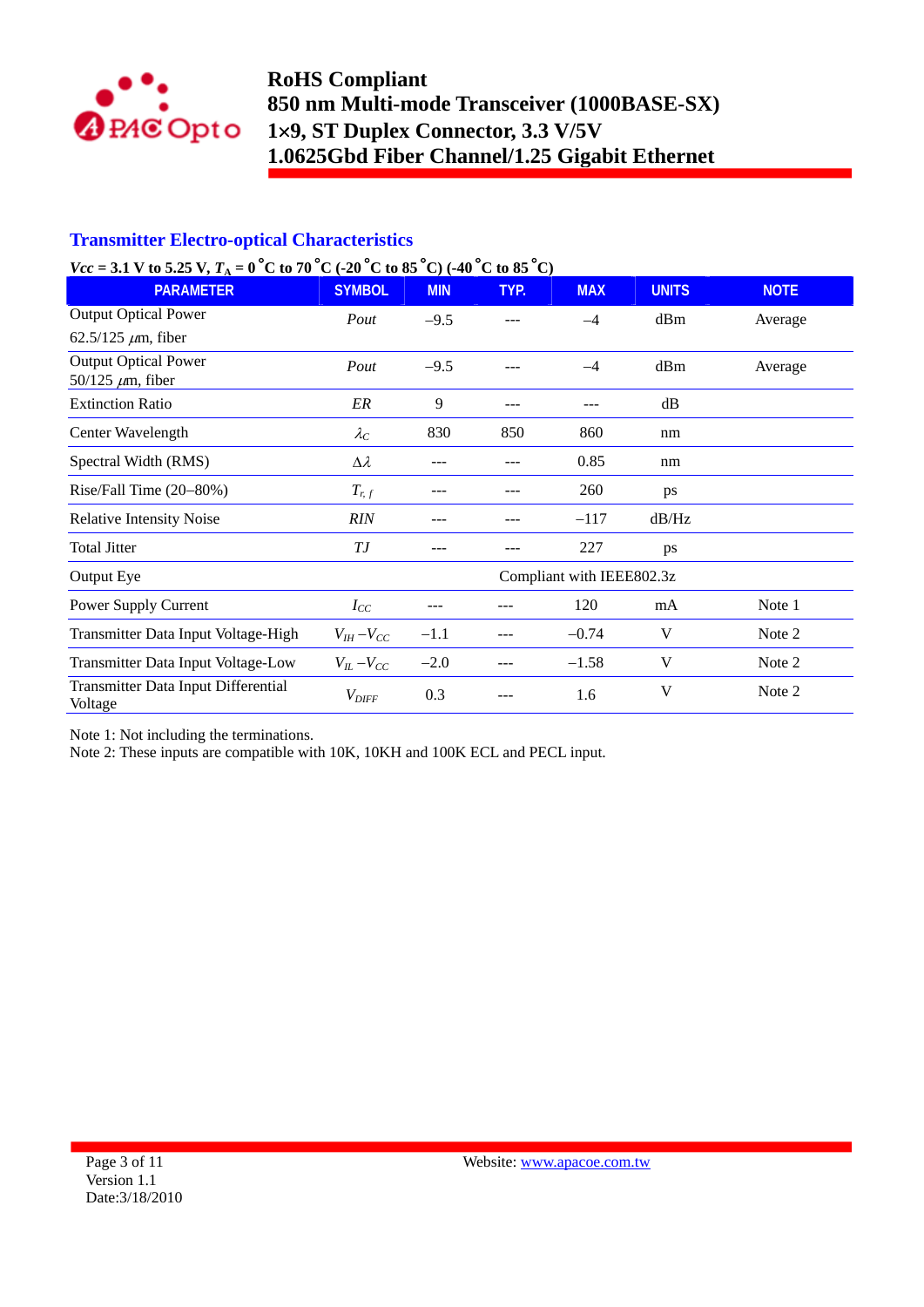

## **Receiver electro-optical characteristics**

# $V_{cc}$  = 3.1 V to 5.25 V<sub>*T<sub>b</sub></sub>* = 0<sup>o</sup>C to 70<sup>o</sup>C (-20<sup>o</sup>C to 85<sup>o</sup>C) (-40<sup>o</sup>C to 85<sup>o</sup>C)</sub>

| $V(U - 3.1)$ v to $3.23$ v, $I_A - 0$ C to $70$ C (-20 C to $83$ C) (-40 C to $83$ C) |                   |                  |         |            |               |                  |
|---------------------------------------------------------------------------------------|-------------------|------------------|---------|------------|---------------|------------------|
| <b>PARAMETER</b>                                                                      | <b>SYMBOL</b>     | <b>MIN</b>       | TYP.    | <b>MAX</b> | <b>UNITS</b>  | <b>NOTE</b>      |
| <b>Optical Input Power-maximum</b>                                                    | $P_{IN}$          | $\boldsymbol{0}$ | ---     | ---        | dBm           | $BER < 10^{-12}$ |
| <b>Optical Input Power-minimum</b><br>(Sensitivity)                                   | $P_{IN}$          | ---              | $---$   | $-18$      | dBm           | $BER < 10^{-12}$ |
| Optical modulation amplitude $(p-p)$<br>-minimum                                      | <b>OMA</b>        | ---              | ---     | 36         | $\mu$ W       | $BER < 10^{-12}$ |
| Operating Center wavelength                                                           | $\lambda_C$       | 770              | $---$   | 860        | nm            |                  |
| <b>Optical Return Loss</b>                                                            | ORL               | 12               | ---     | ---        | $\mathrm{dB}$ |                  |
| <b>Signal Detect-Asserted</b>                                                         | $P_{A}$           | ---              | $- - -$ | $-18$      | dBm           |                  |
| <b>Signal Detect-Deasserted</b>                                                       | $P_D$             | $-30$            | ---     | ---        | dBm           |                  |
| Signal Detect-Hysteresis                                                              | $P_A - P_D$       | 1.0              | $---$   | ---        | dB            |                  |
|                                                                                       |                   | ---              |         | $-13.5$    | dBm           | 50 $\mu$ m MMF   |
| <b>Stressed Receiver Sensitivity</b>                                                  |                   | ---              | ----    | $-12.5$    | dBm           | 62.5 $\mu$ m MMF |
| <b>Signal Detect Voltage</b><br>(LVPECL/PECL) - High                                  | $V_{OH} - V_{CC}$ | $-1.1$           | ---     | $-0.74$    | V             | Note 1           |
| <b>Signal Detect Voltage</b><br>(LVPECL/PECL) -Low                                    | $V_{OL}-V_{CC}$   | $-2.0$           | ---     | $-1.58$    | V             | Note 1           |
| Signal Detect Voltage (TTL)-High                                                      | $V_{OH}$          | $V_{CC}$ -0.8    | $---$   | Vcc        | V             |                  |
| Signal Detect Voltage (TTL)-Low                                                       | $V_{OL}$          | $\theta$         | ---     | 0.5        | V             |                  |
| Power Supply Current                                                                  | $I_{CC}$          | $---$            | $---$   | 120        | mA            |                  |
| Data Output Rise, Fall Time<br>$(20 - 80\%)$                                          | $T_{r,f}$         | ---              | ---     | 0.35       | ns            |                  |
| Data Output Voltage-High                                                              | $V_{OH} - V_{CC}$ | $-1.1$           | $---$   | $-0.74$    | V             | Note 1           |
| Data Output Voltage-Low                                                               | $V_{OL} - V_{CC}$ | $-2.0$           | ---     | $-1.58$    | V             | Note 1           |
| Data Output Differential Voltage                                                      | $V_{\text{DIFF}}$ | 0.3              | ---     | 1.6        | V             |                  |

Note 1: These outputs are compatible with 10K, 10KH and 100K ECL and PECL input.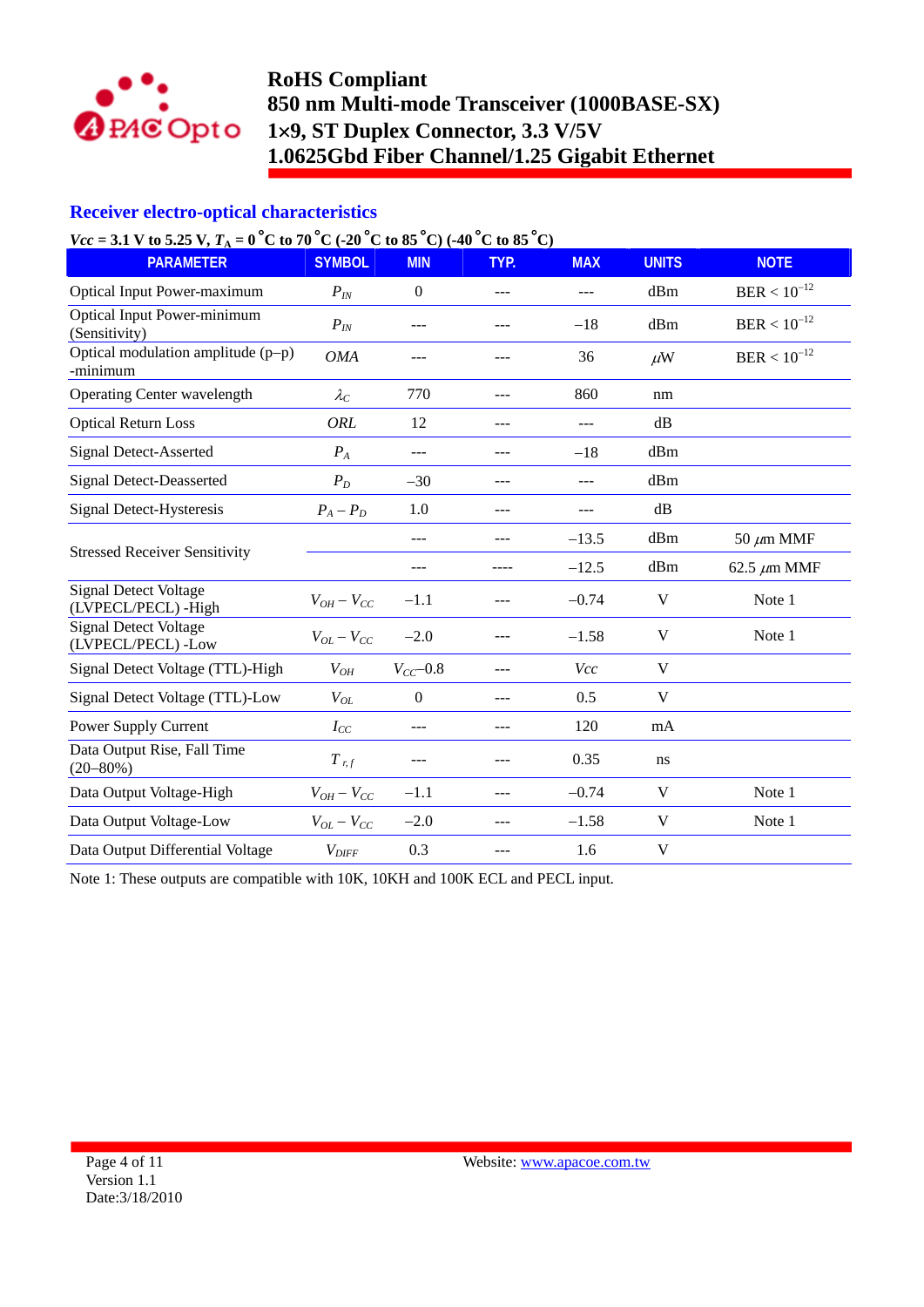

## **Block Diagram of Transceiver**



#### **Transmitter Section**

The transmitter section consists of a 850 nm laser in an eye safe optical subassembly (OSA) which mates to the fiber cable. The laser OSA is driven by a LD driver IC which converts differential input LVPECL/PECL logic signals into an analog laser driving current.

#### **Receiver Section**

The receiver utilizes a MSM detector integrated with a trans-impedance preamplifier in an OSA. This OSA is connected to a circuit providing post-amplification quantization, and optical signal detection.

#### **Receiver Signal Detect**

Signal Detect is a basic fiber failure indicator. This is a single-ended LVPECL/PECL or TTL output. As the input optical power is decreased, Signal Detect will switch from high to low (deassert point) somewhere between sensitivity and the no light input level. As the input optical power is increased from very low levels, Signal Detect will switch back from low to high (assert point). The assert level will be at least 1.0 dB higher than the deassert level.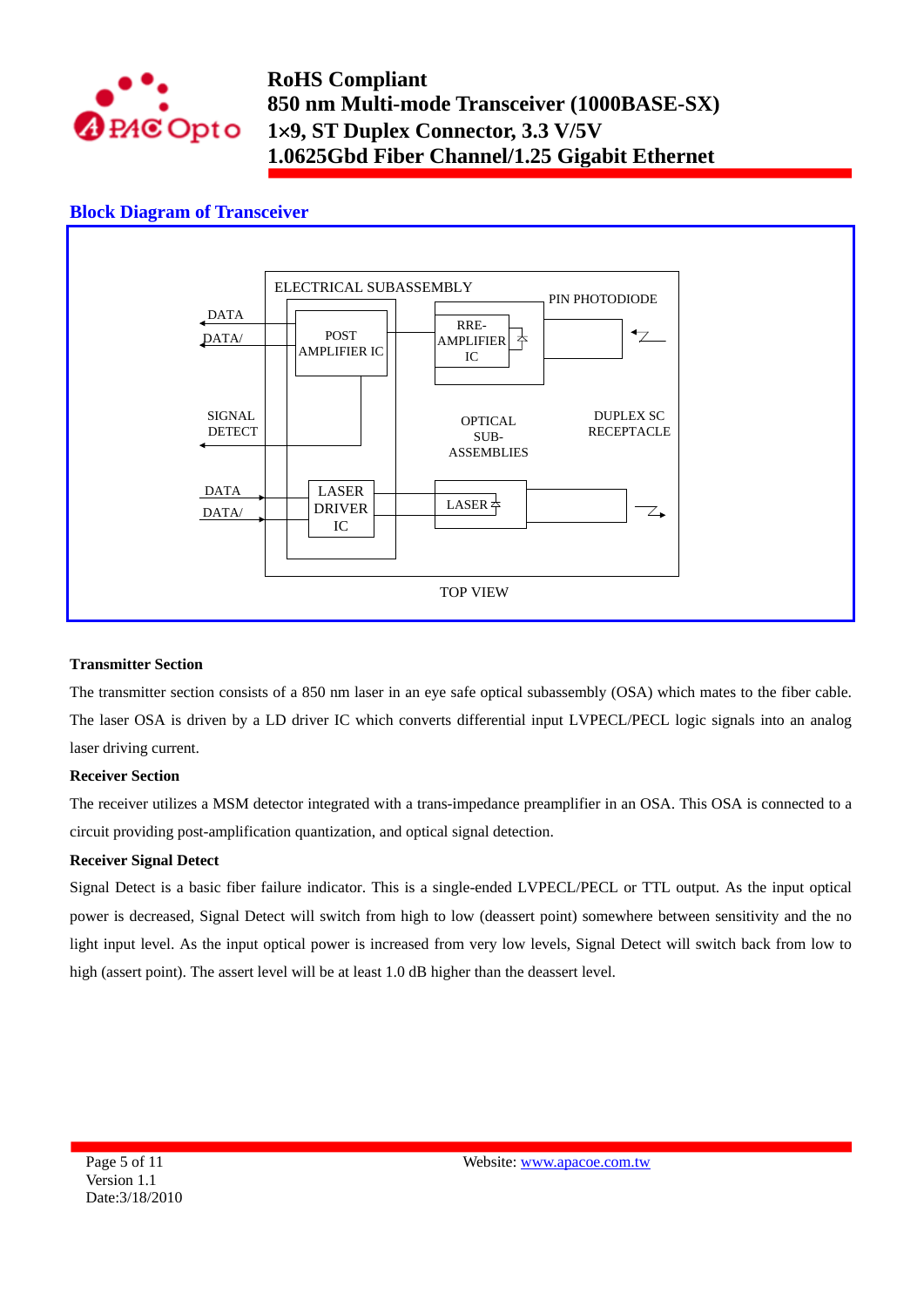

## **Connection Diagram**

| Pin-Out    |               |                                                                                                                                                                                                                                                                                                                                                                                                                                                                                                                                                                                                                                                                                                                                                                         |  |  |  |  |  |
|------------|---------------|-------------------------------------------------------------------------------------------------------------------------------------------------------------------------------------------------------------------------------------------------------------------------------------------------------------------------------------------------------------------------------------------------------------------------------------------------------------------------------------------------------------------------------------------------------------------------------------------------------------------------------------------------------------------------------------------------------------------------------------------------------------------------|--|--|--|--|--|
|            |               | <b>1. RX GND</b><br>N/C<br>$2. RD$ +<br>$3. RD -$<br>4.SD<br><b>TOP VIEW</b><br>$5.$ $VccR$<br>6. VCCT<br>$7.TD-$<br>N/C<br>$8. TD+$<br>9. TX GND                                                                                                                                                                                                                                                                                                                                                                                                                                                                                                                                                                                                                       |  |  |  |  |  |
| <b>PIN</b> | <b>SYMBOL</b> | <b>DESCRIPTION</b>                                                                                                                                                                                                                                                                                                                                                                                                                                                                                                                                                                                                                                                                                                                                                      |  |  |  |  |  |
| 1          | RX GND        | Receiver Signal Ground.                                                                                                                                                                                                                                                                                                                                                                                                                                                                                                                                                                                                                                                                                                                                                 |  |  |  |  |  |
| 2          | $RD+$         | Directly connect this pin to the receiver ground plane.<br>$RD+$ is an open-emitter output circuit.<br>Terminate this high-speed differential LVPECL/PECL output with standard LVPECL/PECL techniques<br>at the follow-on device input pin. (See recommended circuit schematic)                                                                                                                                                                                                                                                                                                                                                                                                                                                                                         |  |  |  |  |  |
| 3          | $RD-$         | $RD$ - is an open-emitter output circuit.<br>Terminate this high-speed differential LVPECL/PECL output with standard LVPECL/PECL techniques<br>at the follow-on device input pin. (See recommended circuit schematic)                                                                                                                                                                                                                                                                                                                                                                                                                                                                                                                                                   |  |  |  |  |  |
| 4          | SD            | Signal Detect.<br>Normal optical input levels to the receiver result in a logic "1" output, $V_{OH}$ , asserted. Low input optical<br>levels to the receiver result in a fault condition indicated by a logic "0" output $V_{OL}$ , deasserted Signal<br>Detect is a single-ended LVPECL/PECL or TTL output. SD can be terminated with LVPECL/PECL<br>techniques via 50 $\Omega$ to $V_{CCR}$ – 2 V. Alternatively, SD can be loaded with a 180 $\Omega$ resistor to RX GND to<br>conserve electrical power with small compromise to signal quality. If Signal Detect output is not used,<br>leave it open-circuited. This Signal Detect output can be used to drive a LVPECL/PECL input on an<br>upstream circuit, such as, Signal Detect input or Loss of Signal-bar. |  |  |  |  |  |
| 5          | $V_{CCR}$     | Receiver Power Supply.<br>Provide +3.3 Vdc via the recommended receiver power supply filter circuit. Locate the power supply<br>filter circuit as close as possible to the $V_{CCR}$ pin.                                                                                                                                                                                                                                                                                                                                                                                                                                                                                                                                                                               |  |  |  |  |  |
| 6          | $V_{CCT}$     | Transmitter Power Supply.<br>Provide +3.3 Vdc via the recommended transmitter power supply filter circuit. Locate the power supply<br>filter circuit as close as possible to the $V_{CCT}$ pin.                                                                                                                                                                                                                                                                                                                                                                                                                                                                                                                                                                         |  |  |  |  |  |
| 7          | $TD-$         | Transmitter Data In-Bar.<br>Terminate this high-speed differential LVPECL/PECL input with standard LVPECL/PECL techniques at<br>the transmitter input pin. (See recommended circuit schematic)                                                                                                                                                                                                                                                                                                                                                                                                                                                                                                                                                                          |  |  |  |  |  |
| 8          | $TD+$         | Transmitter Data In.<br>Terminate this high-speed differential LVPECL/PECL input with standard LVPECL/PECL techniques at<br>the transmitter input pin. (See recommended circuit schematic)                                                                                                                                                                                                                                                                                                                                                                                                                                                                                                                                                                              |  |  |  |  |  |
| 9          | TX GND        | Transmitter Signal Ground.<br>Directly connect this pin to the transmitter signal ground plane. Directly connect this pin to the<br>transmitter ground plane.                                                                                                                                                                                                                                                                                                                                                                                                                                                                                                                                                                                                           |  |  |  |  |  |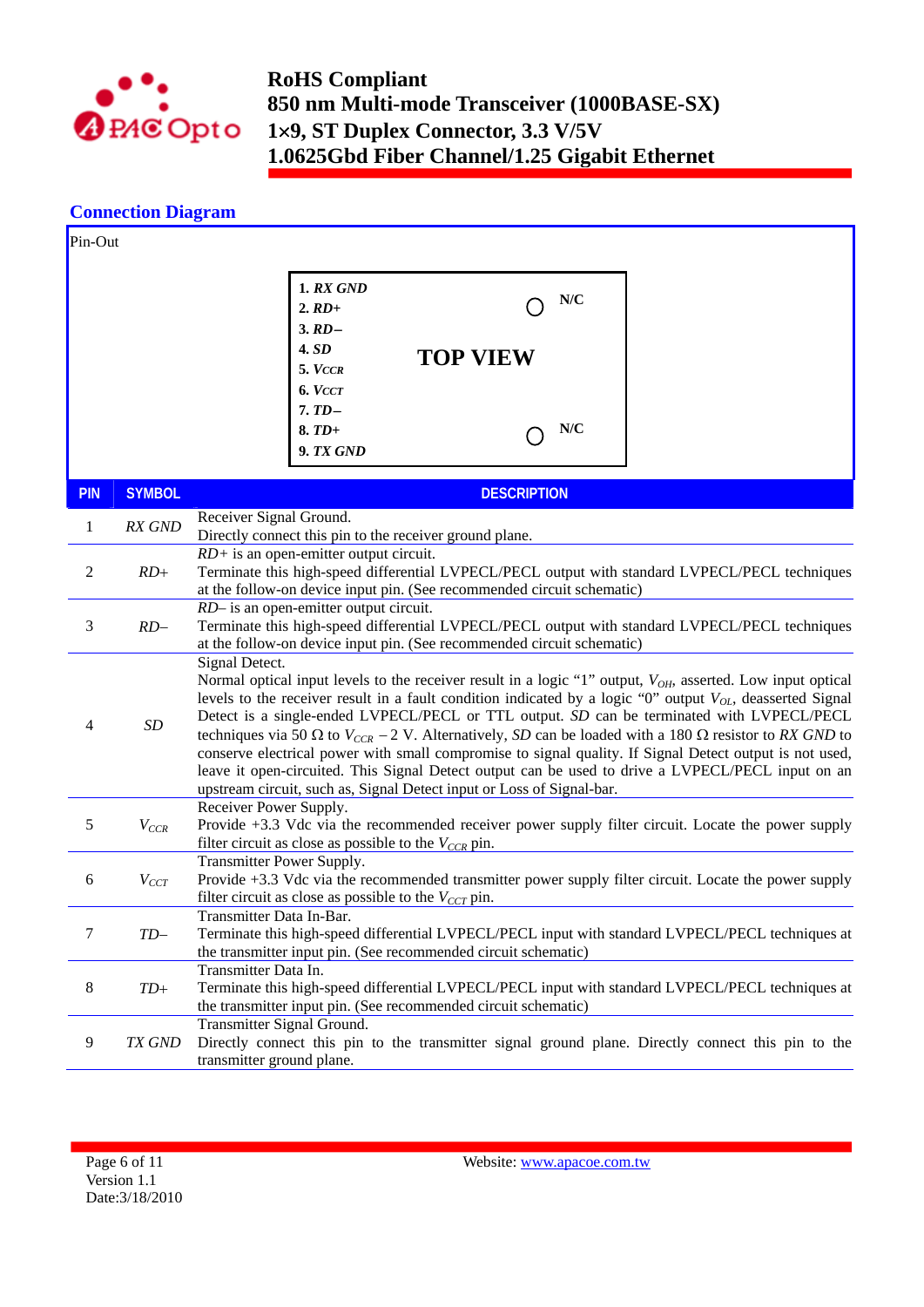

## **Recommended Circuit Schematic**



In order to get proper functionality, a recommended circuit is provided in above recommended circuit schematic.

Page 7 of 11 Version 1.1 Date:3/18/2010 Website: www.apacoe.com.tw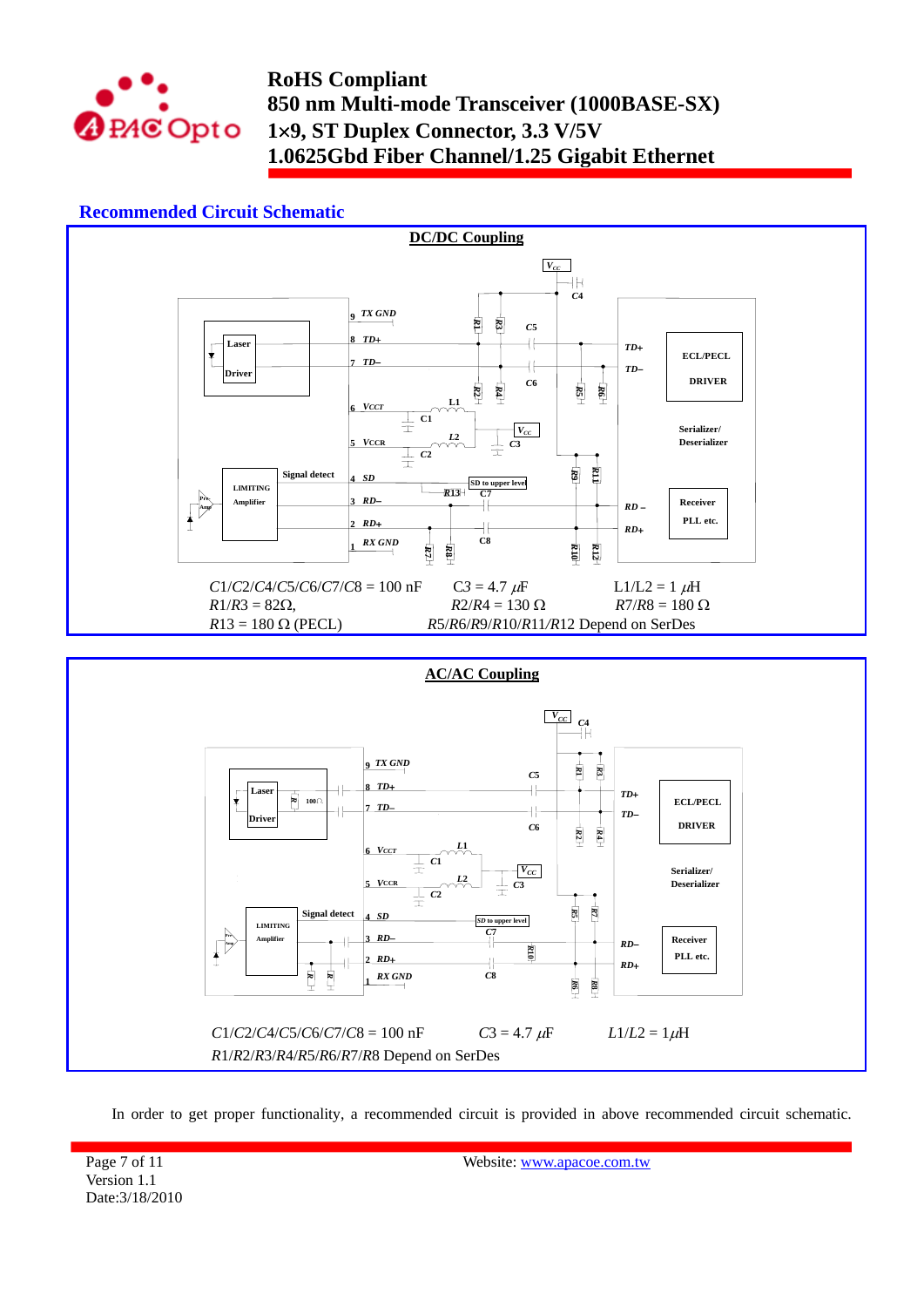

When designing the circuit interface, there are a few fundamental guidelines to follow.

- (1) The differential data lines should be treated as 50  $\Omega$  Micro strip or strip line transmission lines. This will help to minimize the parasitic inductance and capacitance effects. Locate termination at the received signal end of the transmission line. The length of these lines should be kept short and of equal length.
- (2) For the high speed signal lines, differential signals should be used, not single-ended signals, and these differential signals need to be loaded symmetrically to prevent unbalanced currents which will cause distortion in the signal.
- (3) Multi layer plane PCB is best for distribution of *VCC*, returning ground currents, forming transmission lines and shielding, Also, it is important to suppress noise from influencing the fiber-optic transceiver performance, especially the receiver circuit.
- (4) A separate proper power supply filter circuits shown in Figure for the transmitter and receiver sections. These filter circuits suppress *Vcc* noise over a broad frequency range, this prevents receiver sensitivity degradation due to  $V_{CC}$  noise.
- (5) Surface-mount components are recommended. Use ceramic bypass capacitors for the  $0.1 \mu$ F capacitors and a surface-mount coil inductor for  $1 \mu$ H inductor. Ferrite beads can be used to replace the coil inductors when using quieter *V<sub>CC</sub>* supplies, but a coil inductor is recommended over a ferrite bead. All power supply components need to be placed physically next to the  $V_{CC}$  pins of the receiver and transmitter.
- (6) Use a good, uniform ground plane with a minimum number of holes to provide a low-inductance ground current return for the power supply currents.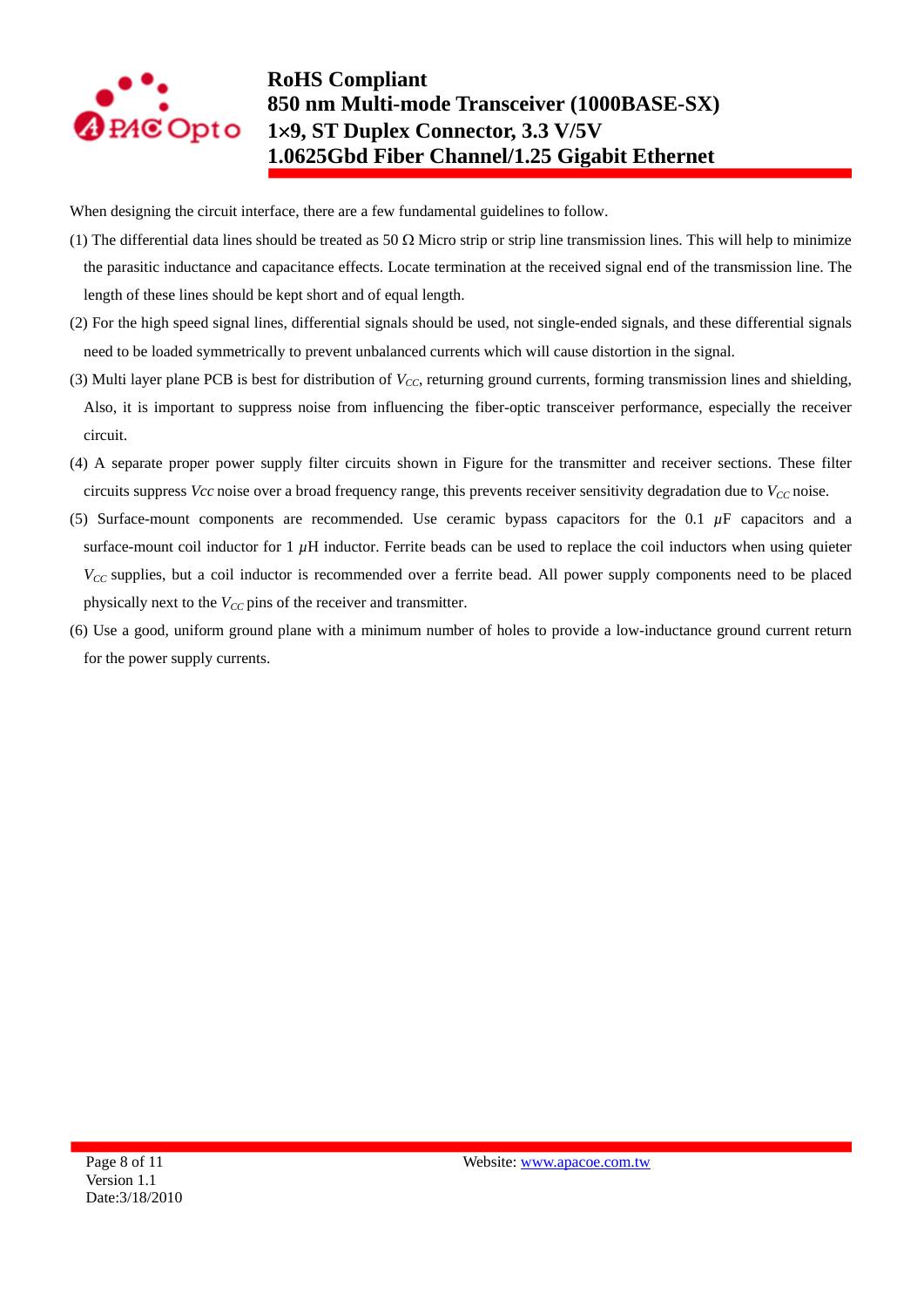

### **Recommended Board Layout Hole Pattern**



This transceiver is compatible with industry standard wave or hand solder processes. After wash process, all moisture must be completely remove from the module. The transceiver is supplied with a process plug to prevent contamination during wave solder and aqueous rinse as well as during handling, shipping or storage.

Solder fluxes should be water-soluble, organic solder fluxes. Recommended cleaning and degreasing chemicals for these transceivers are alcohol's (methyl, isopropyl, isobutyl), aliphatics (hexane, heptane) and other chemicals, such as soap solution or naphtha. Do not use partially halogenated hydrocarbons for cleaning/degreasing.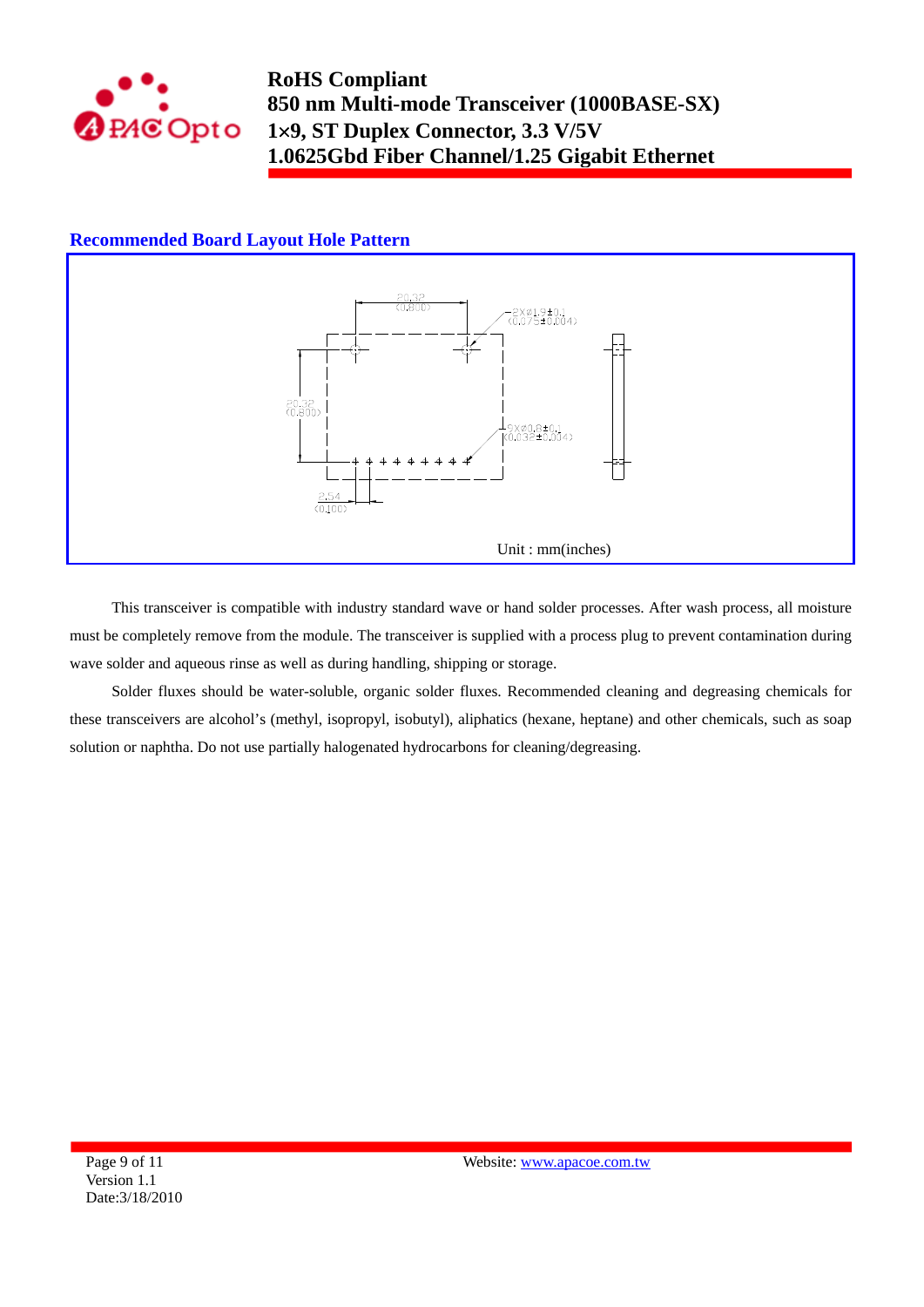

## **Drawing Dimensions**



### **Eye Safety Mark**

Date:3/18/2010

| The LM2 series Multi-mode transceiver is a class 1 laser |                            |
|----------------------------------------------------------|----------------------------|
|                                                          |                            |
| Page 10 of 11                                            | Website: www.apacoe.com.tw |
| Version 1.1                                              |                            |